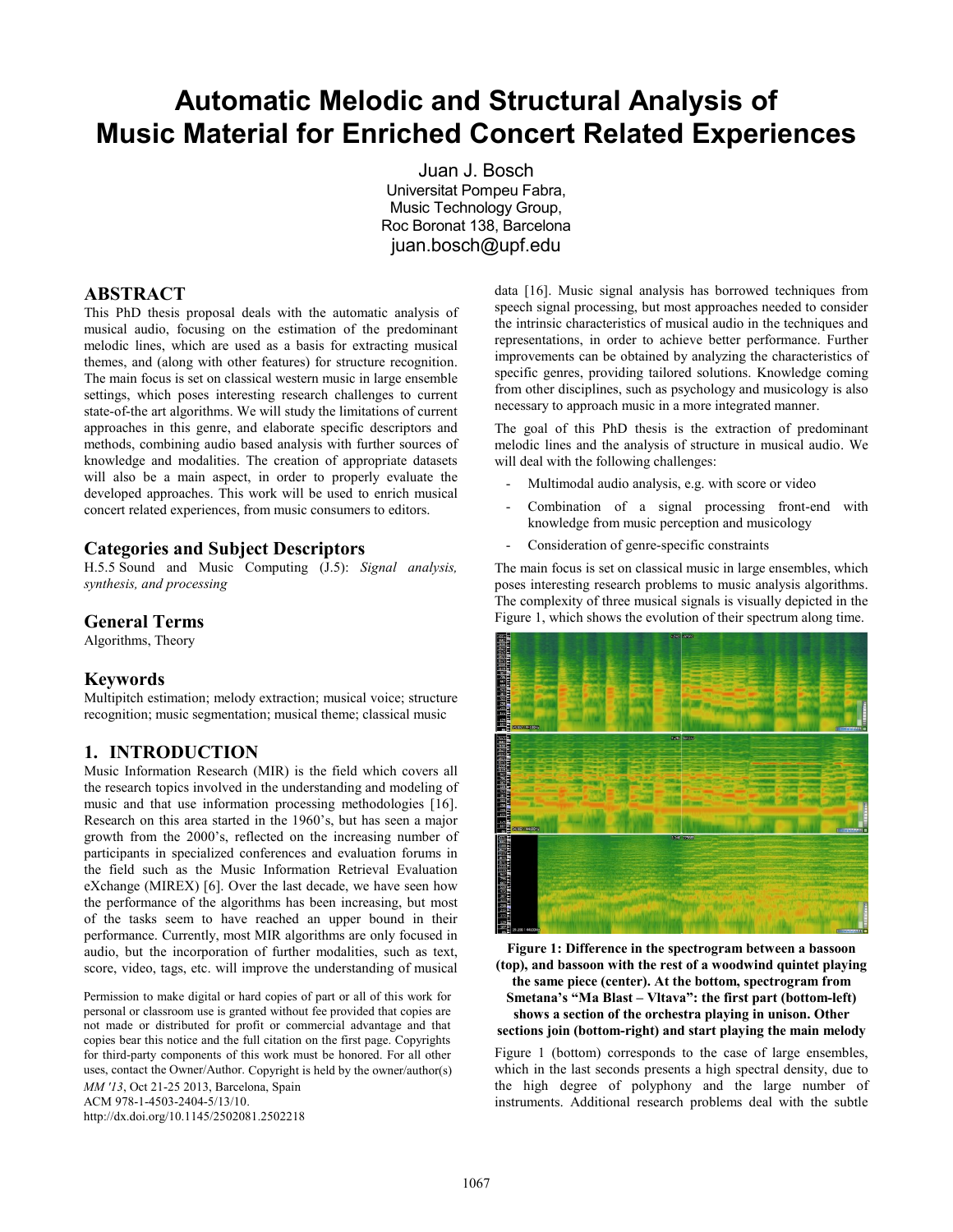onsets and offsets, changes in tempo, the lack of a strong beat, complex tonality, and long-term musical structure, with nonobvious boundaries. On the other hand, some benefits of classical music are that the scores are more commonly available, and the musical works may have already fallen in the public domain.

This work is conducted in the scope of the PHENICX project [7], which aims to transform traditional live music concerts and enrich the experiences around them. The research conducted in this PhD thesis will be applied in several demonstrators, visualizing the extracted musical features such as structure, melodic lines, musical themes, etc., adapted to the user's musical knowledge. Concerts can also be experienced at home, where a more detailed analysis of the performance is considered. Additionally, editors which enrich the musical content would benefit of the application of this research, using automatic music analysis for an easier editing, segmentation and music summarization.

### **2. Scientific Background**

This section will introduce the scientific background to be considered in this work. The main aspects are the estimation of multiple pitches, the use of music perception for the analysis of melodic streams and music structure analysis.

## **2.1 Multiple Pitch Estimation and Musical Stream Analysis**

Multipitch estimation deals with the estimation of the fundamental frequencies of several simultaneous sounds. It is the first subtask towards automatic transcription, followed by: onset and offset estimation, instrument identification, and rhythm analysis. An overview of the transcription problem in presented in [10]. A related task is melody extraction, which deals with the estimation of only one pitch, commonly the most predominant. Salamon [14] mentions query-by-humming, karaoke and singer identification as applications of the research in this field, which is mostly focused on human voice.

Many multipitch and melody estimation algorithms start with a time-frequency transformation such as the short time Fourier transform, multi-resolution transforms, or perceptually motivated representations. Some of them use a pre-processing step (as spectral whitening or equal-loudness filters), or frequency refinement as a posterior step. The goal is to extract the (spectral) peaks, and compute the pitch salience, for instance using harmonic summation [9]. Most methods then use perceptual principles [3] or exploit additional musical knowledge such as timbre information, harmonicity (or inharmonicity), spectral smoothness, or synchronous evolution to separate partials, group salience peaks into streams or map them to a given pitched source. [Figure 2](#page-1-0) shows a salience function and pitch streams for the same orchestral piece as in [Figure 1](#page-0-0) (bottom), obtained with the  $MELODIA$  plugin<sup>1</sup>, implementing the work by Salamon [14]. In the case of melody extraction, fundamental frequencies which belong to the melody line are identified by several approaches, e.g. Hidden Markov Models (HMM), dynamic programming, or ad-hoc rules. The last are currently obtaining the best results, especially when using features extracted from the pitch streams [14]. A further additional tracking step is commonly performed in order to correct some extraction errors. While estimating the pitch of a single semi-periodic sound (monopitch estimation) can be achieved with a high accuracy, multipitch estimation is still an unsolved task, especially when several instruments play notes with close harmonic relations.



<span id="page-1-0"></span>**Figure 2: Salience function (top) and pitch streams (bottom) from Smetana's "Ma Blast – Vltava" computed with the MELODIA plugin<sup>1</sup>** [14] **for Sonic Visualiser<sup>2</sup> .** 

The performance obtained in recent years in MIREX has kept almost constant, reaching 69% note accuracy for simple music material. Melody extraction algorithms have however been able to achieve better accuracies (up to 85% in MIREX-2011) [14].

Related work has also been conducted in the symbolic domain, in which several works deal with the separation of a polyphonic music score into musical voices. Commonly, they apply principles derived from auditory scene analysis [3] to group auditory stimuli into streams, as perceived by listeners. Huron [8] presents a review of them, and derives a set of rules to be considered for writing music with perceptibly different voices. Based on this work, Cambouropoulos [4] separated a musical score into voices, using the following principles: "Synchronous Note" (notes using the following principles: starting at the same time are likely to be merged into a voice), "Temporal Continuity" and "Pitch Proximity" (the closer in time and pitch, it is more likely that consecutive notes belong to the same voice). Chew [5] considers slightly different principles, with a different view of musical "voice", not allowing multiple notes in a single stream, as opposed to [4].

## **2.2 Structure Recognition**

Music relies on temporal order, repetition, contrast, variation, and homogeneity of elements such as notes, melodies, chords, harmonies, rhythm, dynamics and timbre. In some periods of western classical music, musical themes have been the material forming the basis of a composition. Commonly, these are melodic elements repeated with some variations.

Structure recognition deals with the division of music into relevant temporal segments, and grouping into relevant clusters. The choice of the features for the automatic analysis restricts the kind of repetitions that can be found. Chroma, timbre, rhythm and dynamics have been mostly used so far, and some approaches use a combination of them. Paulus et al. [13] present a survey of stateof-the-art approaches, and classify them into repetition-based (identifying recurrent patterns), novelty-based (detecting transitions between contrasting parts), and homogeneity-based (finding regions with stationary properties). Serrà et al. [15] combine both homogeneity and repetition. Previous motif extraction approaches in the symbolic domain as [11] work by locating the repeating patterns, selecting those likely to be a theme, and deleting those included in a longer theme. In audio,

 $\overline{a}$ 

<sup>1</sup> http://mtg.upf.edu/technologies/melodia

<sup>2</sup> http://www.sonicvisualiser.org/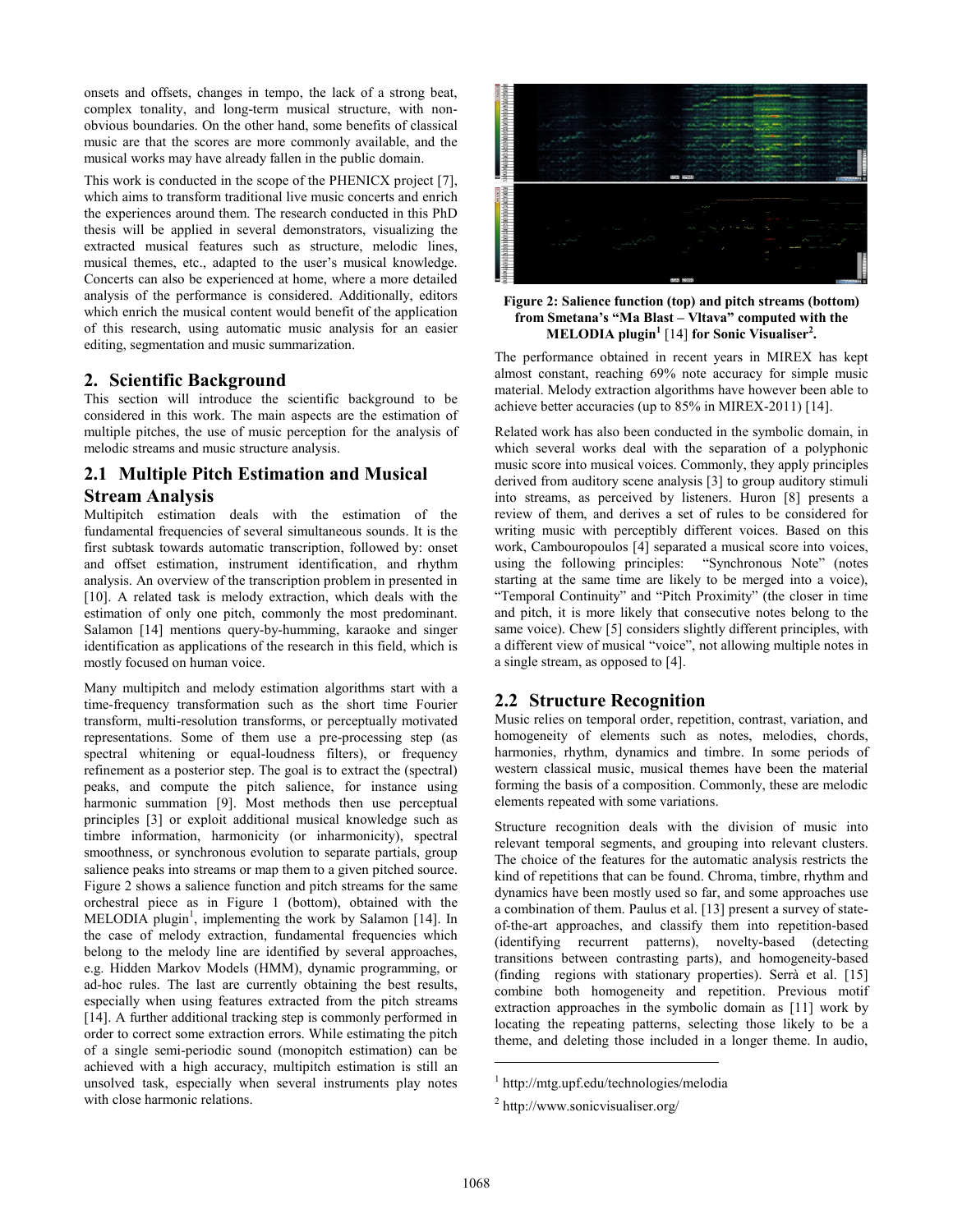the problem is much harder, due to the presence of noise, musical interpretation and expressivity. Weiss [18] considers beat synchronous chromagrams as feature, and a variant of sparse convolutive non-negative matrix factorization. One of the difficulties of structure recognition is that repetitions do not usually take place in precisely the same manner, due to different instrumentation, tempo, dynamics, articulation, as well as melodic and harmonic variations. Muller et al. [12] presented a robust algorithm against such variations, with application to "thumbnailing", a subtask of structure recognition related to music summarization which deals with the determination of segments of audio which best represent the whole piece.

### **3. APPROACH**

In the context of classical music in large ensembles, multipitch analysis becomes intractable with state-of-the-art methods, mainly due to the amount of instruments present and the shared harmonics between pitches. On the other hand, the extraction of a single melody could be too simplistic in certain pieces or styles as counterpoint, where the study of multiple melodic lines becomes necessary. In other orchestral pieces, several instruments contribute to the same melodic stream, which is a case not considered by melody extraction algorithms. The proposed approach considers these facts for the estimation of melodic lines and themes, which are then combined with other musical features for music structure analysis. As presented in the previous section, much research has been conducted in similar directions, but we expect this work to make the following contributions:

- Study the limitations of state-of-the-art multipitch estimation, melody extraction and structure recognition algorithms in orchestral music.
- Elaborate and evaluate appropriate descriptors and methods for genre-specific musical audio analysis, integrating audio based analysis with further sources of knowledge (musicology and psychology), and other modalities, as symbolic (score-based) analysis.
- Create custom and public corpora for the evaluation of the tasks with no appropriate ground truth available.

[Figure 3](#page-2-0) depicts the main components of the work developed in this PhD thesis, further detailed in the following subsections.

#### **3.1 Multipitch oriented signal processing**

Spectral peaks will be first extracted from the audio signal, followed by the creation of a salience function, in a similar manner as [14], but focusing on multipitch estimation instead of predominant melody extraction. We will study the most appropriate pre-processing techniques, time-frequency representations and salience functions.

#### **3.2 Predominant melodic lines estimation**

From the pitch salience, we will create pitch contours, following a similar approach to [14], using the principles from Huron [8]. The contours will then be characterized, and grouped into melodic line(s) allowing multiple pitches to contribute to a single auditory stream as in [4]. Three vertical aggregation principles will be considered: "Onset Synchrony", "Tonal Fusion", and "Pitch Comodulation". The principle of "Tonal Fusion", states that concurrent tones are perceptually less independent if they are separated by intervals (in decreasing order: unisons, octaves, perfect fifths…) that promote tonal fusion.



**Figure 3: Schema of the main tasks of the PhD** 

<span id="page-2-0"></span>The "Pitch Co-modulation" principle states that concurrent tones are perceptually less independent if their pitch motions are positively correlated. Further knowledge can be exploited, as the timbre, and information from other modalities as the score. Additionally, melodic stream analysis would benefit from the identification of melodic themes and vice versa, since notes within a theme should always belong to the same stream.

## **3.3 Structural analysis**

The combination of timbral, rhythmic, tonal, dynamic, and other descriptors derived from the predominant melodic lines will be investigated for structural analysis. In classical music, an interesting aspect related to the repetition and variations of melodic elements is the identification of musical themes. Appropriate feature combinations and distance measures will be employed for the segmentation, focusing on the robustness against variations in tempo, instrumentation, dynamics, and possible errors in the estimation of melodic elements. The segments will then be clustered and used for creating summaries of the musical piece, considering genre specific characteristics, such as the longer lengths of classical music.

Regarding evaluation, an important corpus for structure recognition is the SALAMI dataset [17], with annotations of classical music from several periods (as well as pop, jazz and other genres). A recently proposed task in MIREX deals with the extraction of musical themes, and could be used for a public evaluation. However, it is currently mostly centered in the analysis of musical works in symbolic domain or from synthesized audio, but not from real recordings, which pose more difficulties for this task, so the creation of a custom dataset will be considered. The definition of musical structure and musical theme has some inherent degree of subjectivity, and the annotation process of the datasets will be carefully examined, or documented in case of a custom corpus.